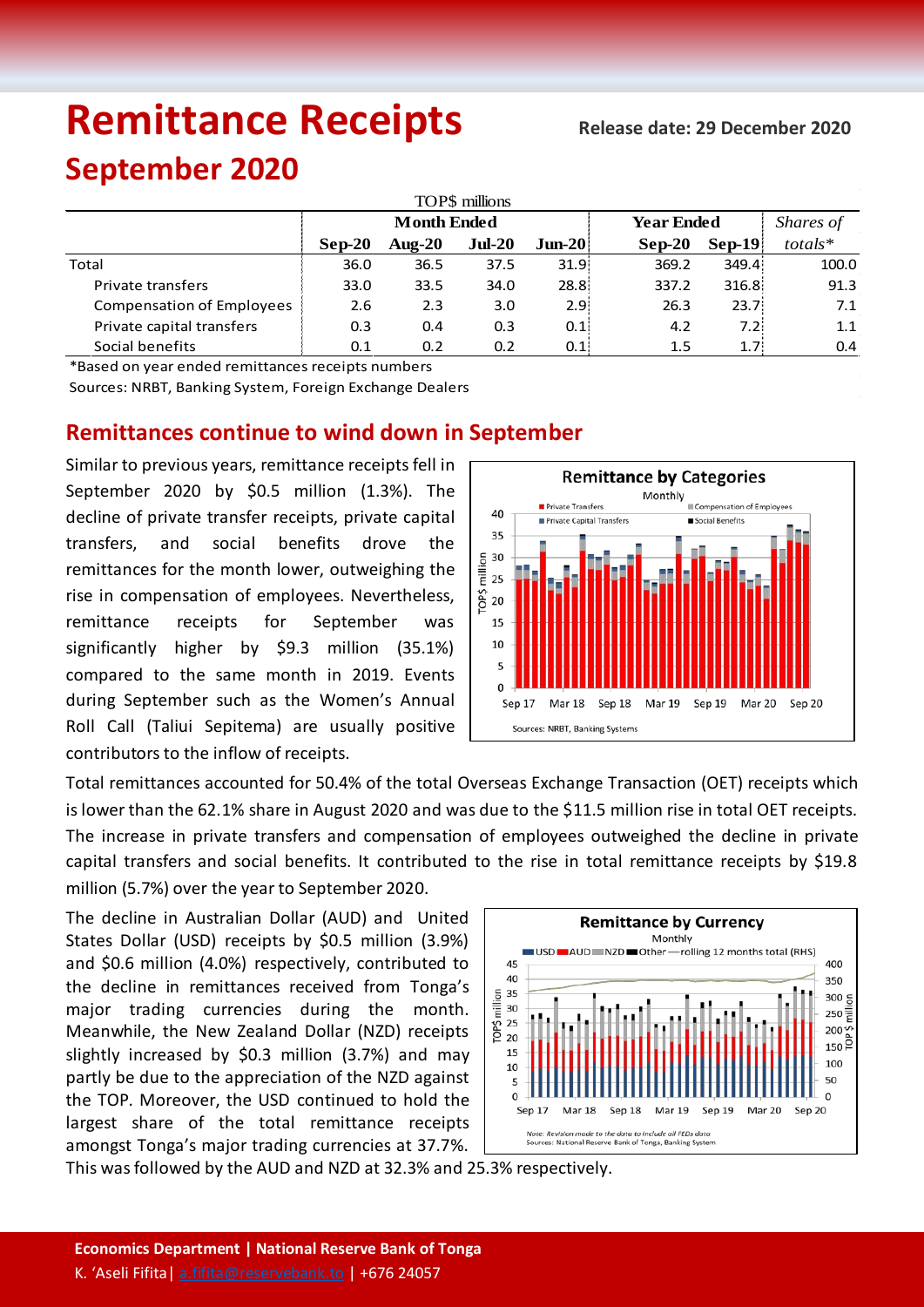Due to its convenience and ease of access, Foreign Exchange Dealers (FEDs) continued to be the preferred channel for the transfer of remittance receipts. Thus, 87.0% of the total remittance receipts were transferred via FEDs, while 13.0% were through the banks. However, the share of remittances transferred via FEDs slightly fell by 0.7%. This may be partly due to the decline in the number of FEDs that operated during the month.

#### **Private Transfers**

Private transfer receipts declined in September 2020 by \$0.6 million (1.7%). These are receipts from friends and families abroad mostly as gifts and for family support. Private transfer receipts in AUD and USD declined over the month by \$0.5 million and \$0.4 million, respectively. They outweighed the \$0.3 million rise in NZD. Although businesses have resumed operations abroad, the wind-down of government social benefit packages, particularly in the US may contribute to the slowdown in private transfer receipts for the month. Nevertheless, private transfer receipts still maintain the largest share of total remittance receipts at 91.6% (slightly lower than the 92.0% in August 2020).

Meanwhile, the annual movement for September 2020 recorded an increase in private transfer receipts rising by \$20.4 million (6.4%) driving the overall rise in remittances over the year. The closing of the borders also contributed to the strong growth in remittances because the FEDs and Banks no longer exchange foreign currency notes. All remittances are therefore transferred through the banks and FEDs.

#### **Employee Compensation**[1](#page-1-0)

The total compensation of employees rose by \$0.3 million (11.8%) in September 2020. The \$0.2 million (26.1 %%) rise in receipts from other wages and salaries of mostly expatriates and local employees of international organizations in Tonga drove this increase. Meanwhile, receipts from seasonal workers (including New Zealand and Australia) rose by \$0.1 million (3.8%). In total receipts from seasonal workers contributed \$1.5 million while other wages and salaries contributed \$1.1 million to the monthly movement. Although the uncertainty about COVID-19 pandemic remains high, businesses within the fruit



picking industry have resumed operations with increased demand for labour. This indicates more job opportunities for seasonal workers abroad, hence poses a positive outlook for employee compensation receipts.

Over the year to September 2020, the total compensation of employee's receipts rose by \$2.6 million (10.8%) to \$26.3 million. The other wages and salaries component accounts for a 44.4% share of the total compensation of employees receipts. In comparison, receipts from the RSE/SWP contributed 55.6% (compared to 54.0% share for July 2020). Furthermore, New Zealand seasonal workers remitted \$10.1 million of the total seasonal workers' annual receipts, while \$4.5 million were from seasonal workersin Australia.

#### **Private capital transfers & Social benefits**

In September 2020, receipts mostly for household construction and refurbishments received through private capital transfers fell by \$0.1 (30.1%) million. Additionally, social benefits, primarily for pension funds, declined by \$0.03 million (18.3%). Annually, the private capital transfers and social benefits receipts decreased by \$3.1 million (42.4%) and \$0.1 million (8.6%) respectively.

**Economics Department | National Reserve Bank of Tonga**

K. 'Aseli Fifita [| a.fifita@reservebank.to](mailto:a.fifita@reservebank.to) | +676 24057

<span id="page-1-0"></span><sup>&</sup>lt;sup>1</sup> Employee compensation is the sum of wages and salaries from the seasonal workers abroad, Tongan residents working short term overseas, and resident employees serving foreign organizations.